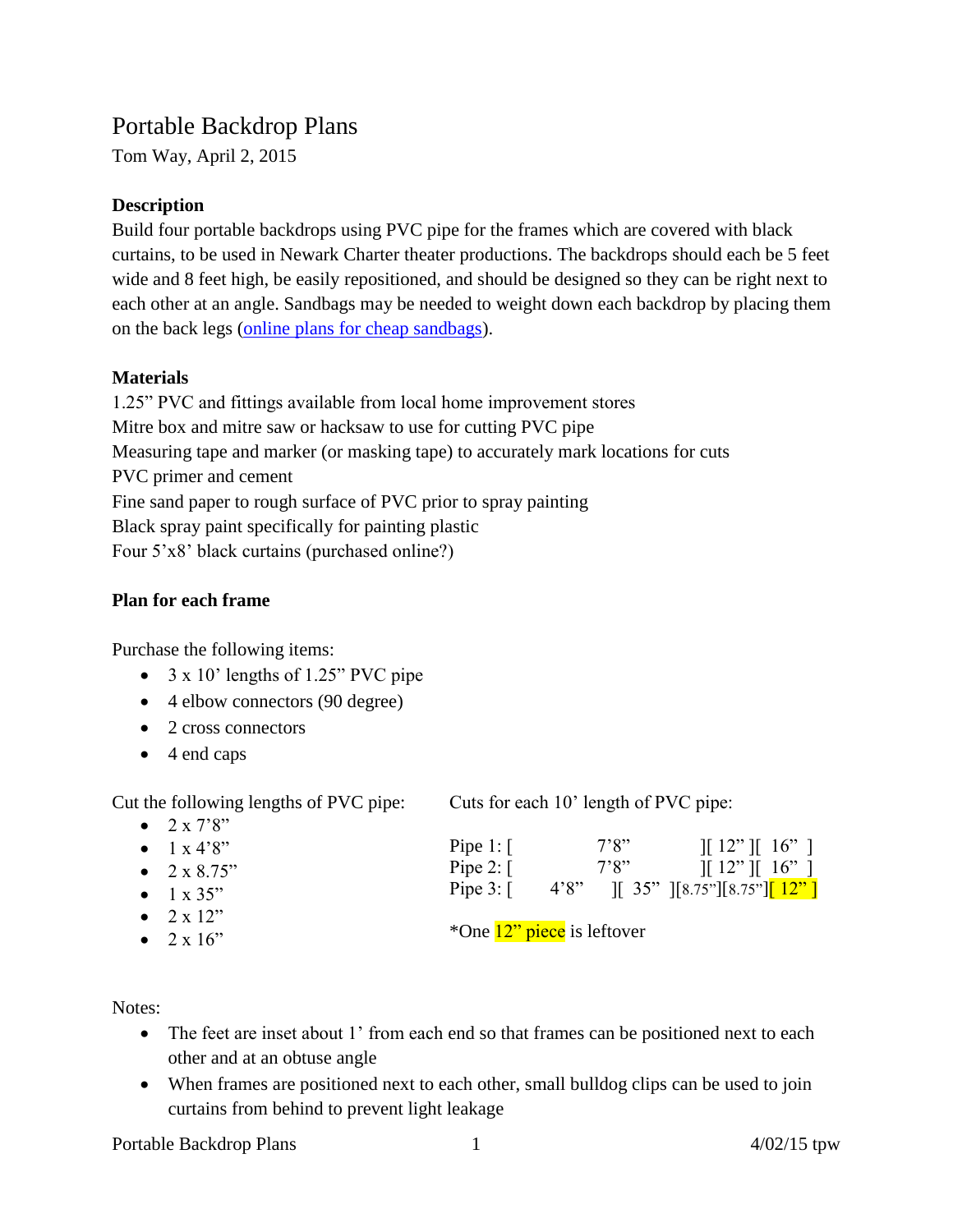Assembly:

- Assemble per the photograph and diagram attached
- Cement all parts of the base together, and all parts of the top bar
- Do not cement the upright poles so they are removable from the base and top bar
- Take care that the elbow connectors for the upright poles are exactly perpendicular to the floor on which the base rests (tips on doing this are available by searching online)

#### Painting:

- Good instructions here:<http://www.wikihow.com/Paint-PVC>
- Assemble all parts
- Using fine sandpaper (e.g., 220 grit), rough up all surfaces
- Put the frame outdoors and position so spray paint won't get on anything it shouldn't
- Spray a light coat of black paint specifically designed for painting plastic (e.g., Krylon Fusion or Valspar Black Paint for Plastic)
- Allow to dry, then apply one or more additional coats as needed

Sandbags:

 Whether purchasing or making sand bags, use two gallon-size or larger zipper plastic bags, one inside the other, to hold the sand. This will prevent leakage as the sand bag material is not always completely airtight and sand will definitely leak through the sand bag zippers.

# Curtains:

- It may be possible to buy a large quantity of black fabric and sew curtains for this project
- The easiest and most-cost effective solution appears to be purchasing the curtains online, with the best deal here (link to example  $10^{\circ}x20^{\circ}$  curtains), from the **tarpsandcordura** ebay store. They state that curtains can be made in any size desired.
- The curtains available from tarpsandcordura should be custom ordered to be  $8'x5'$ , and it may be worth having them do this: **For a charge we will sew on black fabric loops instead of the grommets for 100% black surface.** These loops would make it easier to attach the curtains to the pipes, but we should make sure the loops are large enough for the pipes (including the elbow) to fit through them.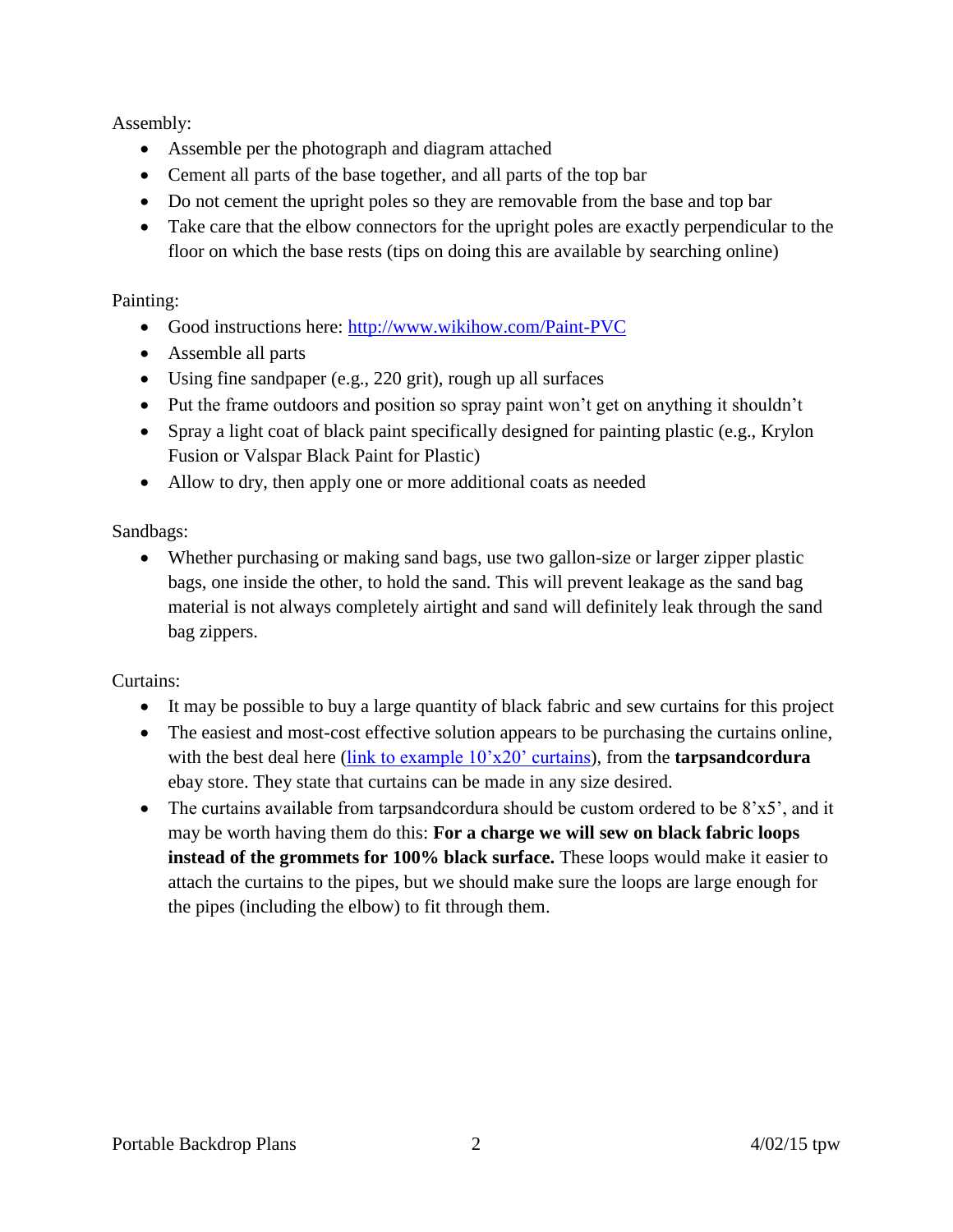

Example of curtain from **tarpsandcordura**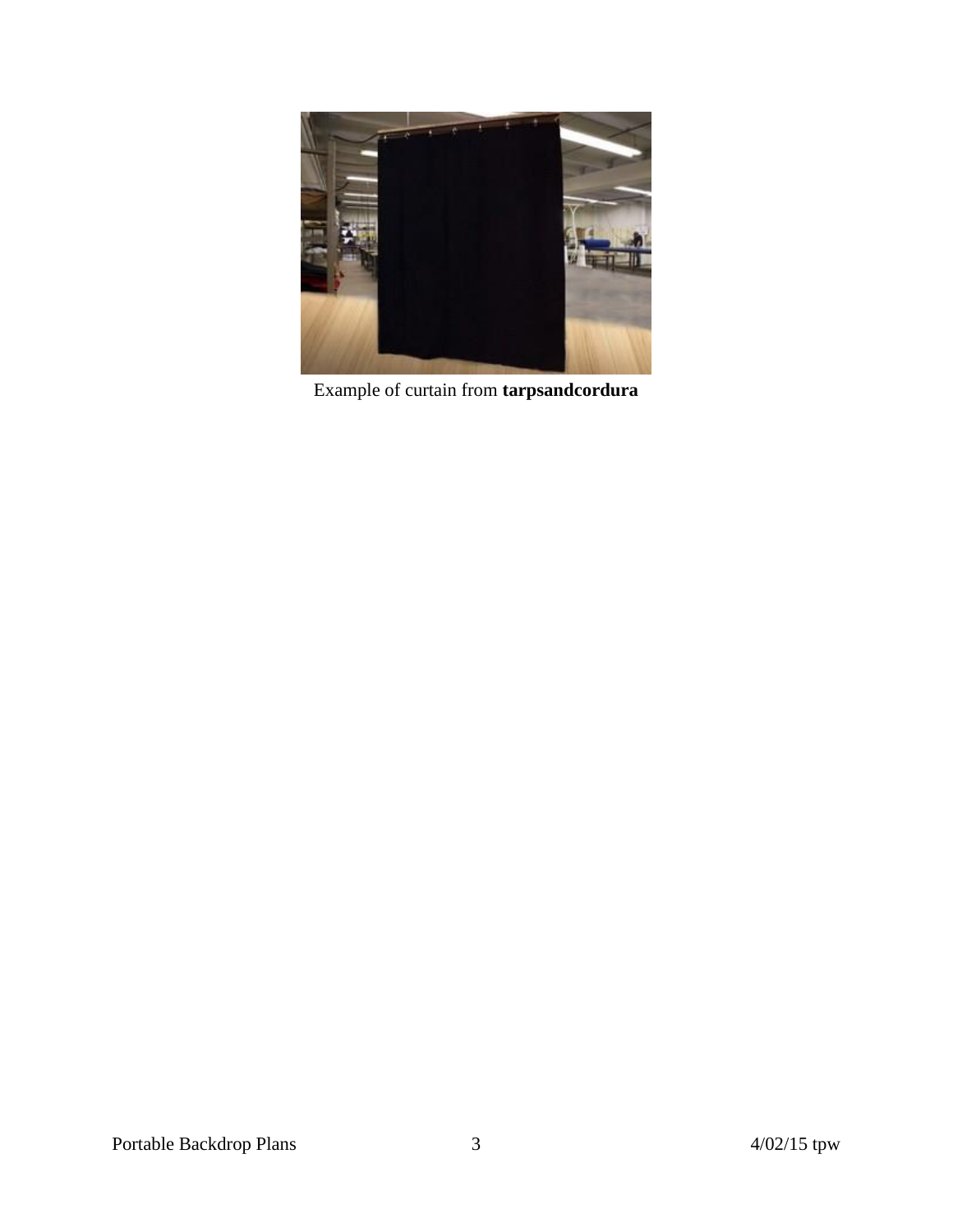# **Photos of Materials and Assembly**



**220 grit sandpaper, plastic-ready spray paint, PVC primer and cement**



**PVC components: 2 uprights, top bar, and base assembly**





Professional sandbags (\$25 to \$35 each) Made using duct tape.



DIY cheap sandbag Sandbags on Amazon for about \$5 each